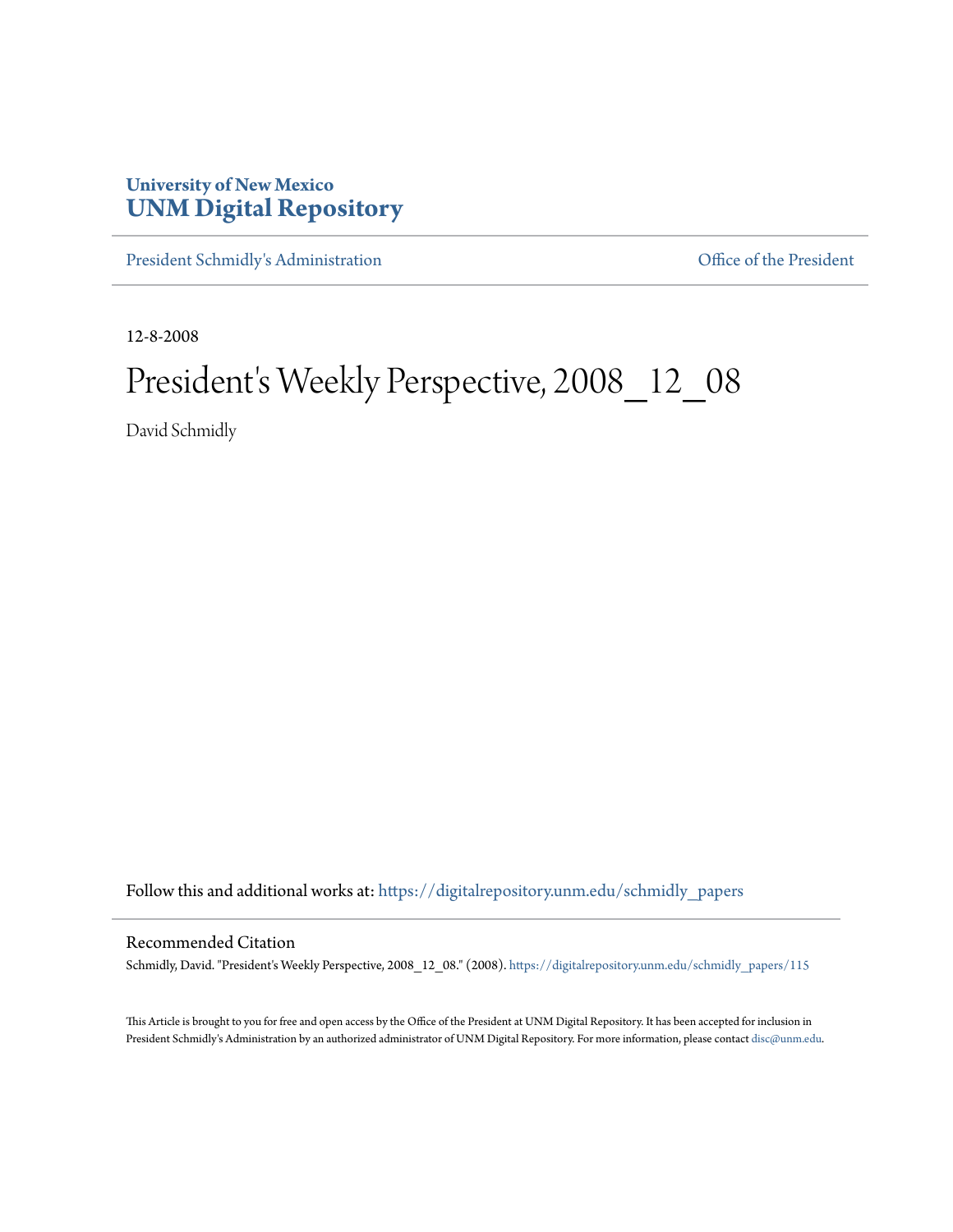### Monday Morning Message – December 8, 2008

## Good morning.

On behalf of the university, I've sent congratulations to New Mexico Governor Bill Richardson who has been selected by President-elect Obama as Commerce Secretary. It is a pleasure and privilege to work with Governor Richardson and we look forward to doing so until he takes on his new duties in Washington. Likewise it is an honor to work with UNM's great friend and neighbor, Lt. Governor Diane Denish, and we look forward to strengthening that partnership in the years to come. New Mexico has been blessed in its leadership, both executive and legislative, and they will serve us well as we approach the challenges of the upcoming year.

New Mexico's latest revenue projections will be announced today, so we'll have a clearer picture of the economic challenges facing the state as we approach the legislative session. As I've mentioned to you before, the Legislature will determine what actions higher education must take to deal with the downturn. In the meantime, UNM continues to slow spending and conserve money as we prepare for whatever the future may hold. We look forward to sharing with you the latest economic information available this Friday at a town hall scheduled for noon in the SUB Ballroom C.

Last Friday, we reminded UNM supervisors about the Winter Setback Program which is designed to save energy during the winter holiday. The Physical Plant has identified buildings where temperatures can be safely set back without jeopardizing critical research and activities. The savings goal is \$75,000, and working together we can achieve that. So please do what you can to save. You'll soon be getting tips from PPD.

We have more congratulations to pass around. It was announced last week that UNM law professor and former president Louis Caldera has been appointed to head up the White House Military Office. As a former Secretary of the Army, Professor Caldera is no stranger to Washington. We wish him the best in this next stage of his remarkable career.

Congratulations on behalf of the university go to Sandra Ortiz and Gloria Manzanares – our 2008 Gerald May award winners for distinguished service and dedication to UNM. Sandra has been in Physics and Astronomy for more than 20 years, currently supervising admin support. Gloria is an associate director of admissions. I look forward to honoring these two and all of the nominees at 4 p.m. today in SUB ballroom C. Former UNM presidents Gerald May and Chris Garcia will join me. Thanks to the Staff Council Rewards and Recognition Committee for organizing these annual awards.

Kudos to the UNM staff members who worked with Albuquerque Public Schools the past four years to achieve an aligned spring break. That will happen on March  $15 - 19$ , 2010 and it will make life easier for the UNM students and employees who have children attending APS. Thanks also to the UNM Staff Council for keeping this issue on the front burner.

Any of you – faculty, staff or students – who would like an outlet for your creative work should consider submitting it to Conceptions Southwest, UNM's fine art and literature magazine. The deadline for the spring edition is this Friday, December 12. For more information, visit http://www.unm.edu/~csw or call 277-5656.

Thanks to all of you who made Friday evening's caroling and luminaria tour so special. Janet and I enjoyed seeing you all at Hanging of the Greens.